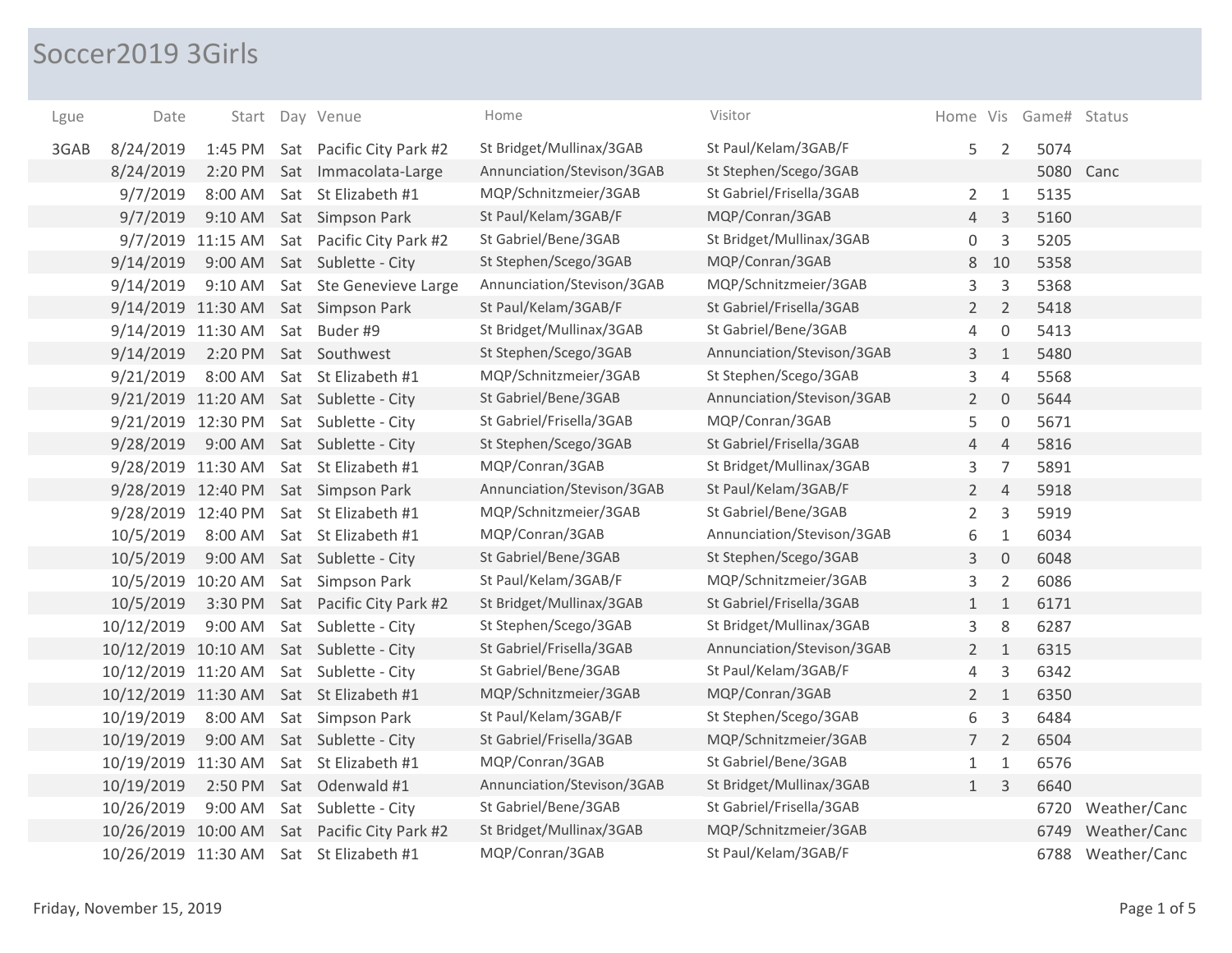| Lgue | Date                              |                                | Start Day Venue                             | Home                                                             | Visitor                           |                |                | Home Vis Game# Status |      |
|------|-----------------------------------|--------------------------------|---------------------------------------------|------------------------------------------------------------------|-----------------------------------|----------------|----------------|-----------------------|------|
| 3GAB | 11/2/2019                         |                                | 9:10 AM Sat St Elizabeth #1                 | St Gabriel/Bene/3GAB                                             | MQP/Schnitzmeier/3GAB             | 6              | 2              | 6935                  |      |
|      |                                   |                                | 11/2/2019 12:40 PM Sat St Elizabeth #1      | St Gabriel/Frisella/3GAB                                         | Annunciation/Stevison/3GAB        | $7^{\circ}$    | $\overline{0}$ | 7019                  |      |
|      | 11/2/2019                         |                                | 1:50 PM Sat St Elizabeth #1                 | MQP/Conran/3GAB                                                  | St Stephen/Scego/3GAB             | 3              | $\overline{4}$ | 7041                  |      |
|      | 11/2/2019                         |                                | 1:50 PM Sat Simpson Park                    | St Paul/Kelam/3GAB/F                                             | St Bridget/Mullinax/3GAB          | $\overline{0}$ | $\mathbf{1}$   | 7040                  |      |
|      | 11/9/2019                         |                                | 9:00 AM Sat Sublette - City                 | St Gabriel/Frisella/3GAB                                         | St Paul/Kelam/3GAB/F              |                |                | 7121                  |      |
|      |                                   |                                | 11/9/2019 11:15 AM Sat Pacific City Park #2 | St Bridget/Mullinax/3GAB                                         | MQP/Conran/3GAB                   |                |                | 7169                  |      |
|      |                                   |                                | 11/9/2019 11:20 AM Sat Odenwald #1          | Annunciation/Stevison/3GAB                                       | St Gabriel/Bene/3GAB              | $\overline{0}$ | $\overline{4}$ | 7170                  |      |
|      |                                   |                                | 11/9/2019 12:30 PM Sat Sublette - City      | St Stephen/Scego/3GAB                                            | MQP/Schnitzmeier/3GAB             |                |                | 7194                  |      |
| 3GC1 |                                   |                                | 8/24/2019 10:50 AM Sat Immacolata-Large     | St Marg of Scotland/Crittenden/3G Immacolata/Hugge/3GC1          |                                   | 4              | 9              | 5041                  |      |
|      |                                   |                                | 8/24/2019 11:30 AM Sat Norm West            | St Gerard Majella/Dothage/3GC1                                   | St Gerard Majella/Bell/3GC1       |                |                | 5048                  | Canc |
|      | 9/7/2019                          |                                | 8:00 AM Sat Simpson Park                    | St Gerard Majella/Bell/3GC1                                      | St Ambrose/Cusumano/3GC1          | 1              | $\overline{2}$ | 5134                  |      |
|      |                                   | 9/7/2019 10:20 AM Sat Buder #9 |                                             | Sacred Heart VP/Faulstich/3GC1                                   | St Gerard Majella/Dothage/3GC1    | 3              | 3              | 5181                  |      |
|      |                                   |                                | 9/7/2019 12:00 PM Sat Immacolata-Large      | St Peter/Goeller/3GC1                                            | Immacolata/Hugge/3GC1             | 3              | 8              | 5222                  |      |
|      |                                   |                                | 9/14/2019 10:10 AM Sat Sublette - City      | St Ambrose/Cusumano/3GC1                                         | St Marg of Scotland/Crittenden/3G | 1              | $\overline{4}$ | 5381                  |      |
|      |                                   |                                | 9/14/2019 10:20 AM Sat Ste Genevieve Large  | Holy Redeemer/Byrne/3GC1                                         | St Gerard Majella/Bell/3GC1       | $\overline{7}$ | $\mathbf{1}$   | 5395                  |      |
|      |                                   |                                | 9/14/2019 10:20 AM Sat Simpson Park         | St Gerard Majella/Dothage/3GC1                                   | Immacolata/Hugge/3GC1             | $2^{\circ}$    | 2              | 5389                  |      |
|      |                                   |                                | 9/14/2019 11:20 AM Sat Sublette - City      | St Marg of Scotland/Crittenden/3G Sacred Heart VP/Faulstich/3GC1 |                                   | $\overline{2}$ | 3              | 5584                  |      |
|      |                                   |                                | 9/21/2019 10:50 AM Sat Immacolata-Large     | Immacolata/Hugge/3GC1                                            | St Ambrose/Cusumano/3GC1          | 3              | 4              | 5637                  |      |
|      | 9/21/2019                         |                                | 2:20 PM Sat Southwest                       | Holy Redeemer/Byrne/3GC1                                         | St Peter/Goeller/3GC1             | 5.             | $\mathbf 0$    | 5709                  |      |
|      | 9/27/2019                         |                                | 7:35 PM Fri Kirkwood Upper                  | St Peter/Goeller/3GC1                                            | St Ambrose/Cusumano/3GC1          | 1              | 5              | 5781                  |      |
|      | 9/28/2019                         |                                | 9:40 AM Sat Immacolata-Large                | Immacolata/Hugge/3GC1                                            | St Gerard Majella/Bell/3GC1       | 7 <sup>7</sup> | $\overline{7}$ | 5837                  |      |
|      |                                   |                                | 9/28/2019 10:10 AM Sat Sublette - City      | St Marg of Scotland/Crittenden/3G St Gerard Majella/Dothage/3GC1 |                                   | 4              | $\overline{7}$ | 5849                  |      |
|      | 9/28/2019                         |                                | 1:10 PM Sat Southwest                       | Holy Redeemer/Byrne/3GC1                                         | Sacred Heart VP/Faulstich/3GC1    | 7              | $\overline{4}$ | 5928                  |      |
|      | 10/5/2019                         |                                | 8:00 AM Sat Simpson Park                    | St Gerard Majella/Bell/3GC1                                      | Holy Redeemer/Byrne/3GC1          | 0              | 7              | 6033                  |      |
|      | 10/5/2019                         |                                | 8:00 AM Sat Buder #9                        | Sacred Heart VP/Faulstich/3GC1                                   | Immacolata/Hugge/3GC1             | 8              | 1              | 6026                  |      |
|      |                                   |                                | 10/5/2019 10:10 AM Sat Sublette - City      | St Ambrose/Cusumano/3GC1                                         | St Gerard Majella/Dothage/3GC1    |                |                | 6078 Canc             |      |
|      |                                   |                                | 10/5/2019 11:20 AM Sat Sublette - City      | St Marg of Scotland/Crittenden/3G St Peter/Goeller/3GC1          |                                   | $2^{\circ}$    | $\overline{2}$ | 6110                  |      |
|      | 10/12/2019                        |                                | 8:30 AM Sat Southwest                       | St Marg of Scotland/Crittenden/3G Holy Redeemer/Byrne/3GC1       |                                   |                | 2 10           | 6279                  |      |
|      | 10/12/2019                        |                                | 9:40 AM Sat Immacolata-Large                | St Ambrose/Cusumano/3GC1                                         | Immacolata/Hugge/3GC1             | 5              | 3              | 6426                  |      |
|      | 10/12/2019 10:20 AM Sat Buder #9  |                                |                                             | Sacred Heart VP/Faulstich/3GC1                                   | St Gerard Majella/Bell/3GC1       |                |                | 6319                  |      |
|      | 10/12/2019 11:30 AM Sat Buder #9  |                                |                                             | St Peter/Goeller/3GC1                                            | St Gerard Majella/Dothage/3GC1    | 5.             | $\mathbf{1}$   | 6344                  |      |
|      | 10/12/2019                        |                                | 2:20 PM Sat Southwest                       | Holy Redeemer/Byrne/3GC1                                         | St Marg of Scotland/Crittenden/3G | 5              | $\overline{2}$ | 6407                  |      |
|      |                                   |                                | 10/19/2019 10:10 AM Sat Sublette - City     | St Ambrose/Cusumano/3GC1                                         | Sacred Heart VP/Faulstich/3GC1    | 3              | 4              | 6536                  |      |
|      | 10/19/2019 11:30 AM Sat Norm West |                                |                                             | St Gerard Majella/Dothage/3GC1                                   | Holy Redeemer/Byrne/3GC1          | $\mathbf{2}$   | 4              | 6573                  |      |
|      | 10/19/2019                        |                                | 2:20 PM Sat Kirkwood Upper                  | St Gerard Majella/Bell/3GC1                                      | St Peter/Goeller/3GC1             | $7^{\circ}$    | 0              | 6634                  |      |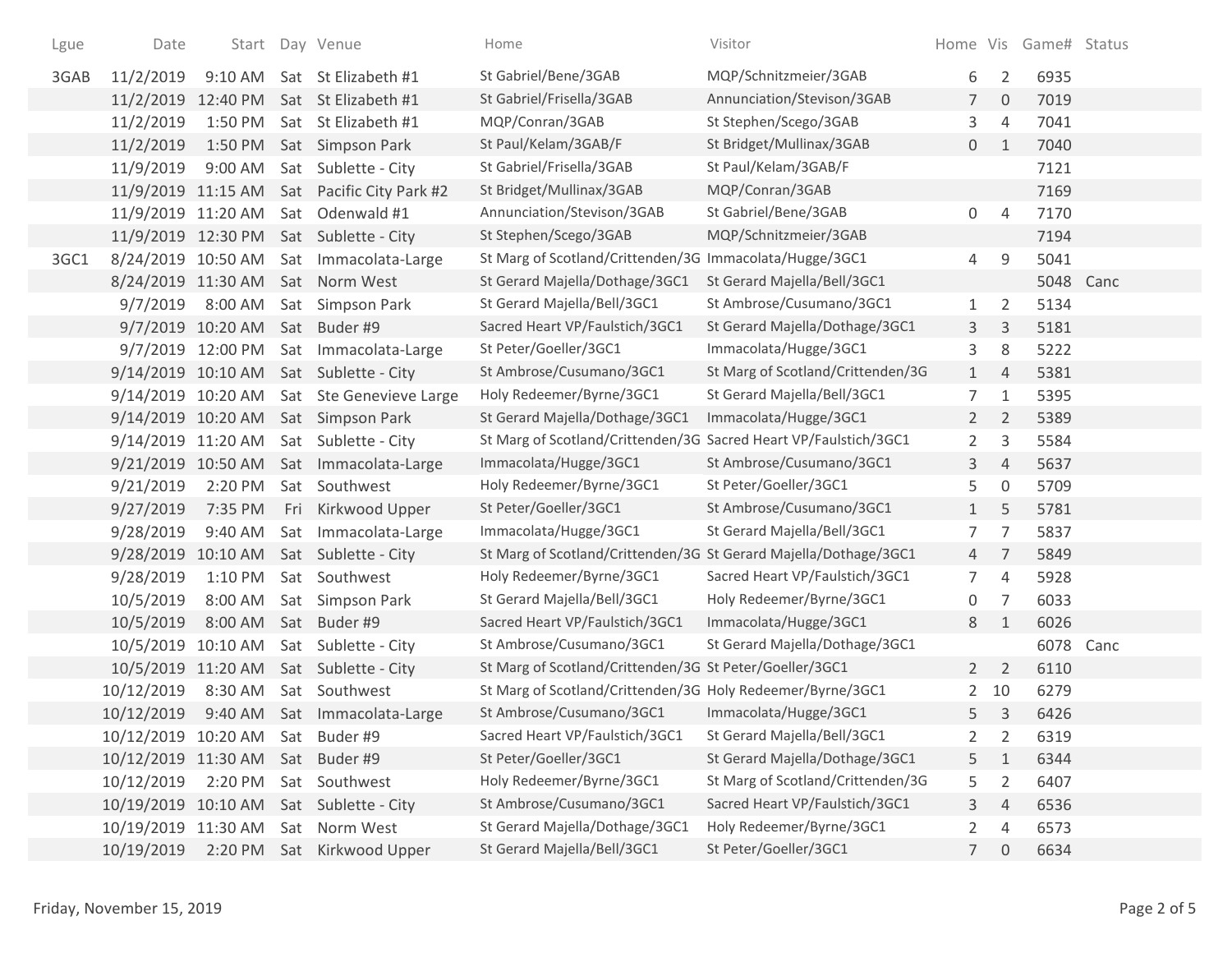| Lgue             | Date                |           |     | Start Day Venue                          | Home                                                            | Visitor                           |                 |                | Home Vis Game# Status |              |
|------------------|---------------------|-----------|-----|------------------------------------------|-----------------------------------------------------------------|-----------------------------------|-----------------|----------------|-----------------------|--------------|
| 3GC1             | 10/26/2019          | 8:00 AM   |     | Sat Simpson Park                         | St Gerard Majella/Bell/3GC1                                     | St Marg of Scotland/Crittenden/3G | 5               | 0              | 6701                  |              |
|                  | 10/26/2019          | 11:30 AM  |     | Sat Simpson Park                         | St Gerard Majella/Dothage/3GC1                                  | Sacred Heart VP/Faulstich/3GC1    | $\overline{4}$  | $\Omega$       | 6787                  |              |
|                  | 10/26/2019          | 1:10 PM   |     | Sat Immacolata-Large                     | Immacolata/Hugge/3GC1                                           | Holy Redeemer/Byrne/3GC1          |                 |                | 6817                  | Weather/Canc |
|                  | 10/26/2019          | 4:45 PM   |     | Sat Kirkwood Upper                       | St Peter/Goeller/3GC1                                           | St Ambrose/Cusumano/3GC1          |                 |                | 6861                  | Weather/Canc |
|                  | 11/1/2019           | 5:15 PM   | Fri | Kirkwood Upper                           | St Peter/Goeller/3GC1                                           | Sacred Heart VP/Faulstich/3GC1    | $\mathbf{1}$    | 2              | 6889                  |              |
|                  | 11/2/2019           | 8:00 AM   |     | Sat Simpson Park                         | St Gerard Majella/Bell/3GC1                                     | St Gerard Majella/Dothage/3GC1    | $\overline{4}$  | $\overline{4}$ | 6907                  |              |
|                  | 11/2/2019 10:50 AM  |           |     | Sat Immacolata-Large                     | Immacolata/Hugge/3GC1                                           | St Marg of Scotland/Crittenden/3G | $7\overline{ }$ | $\overline{7}$ | 6976                  |              |
|                  | 11/2/2019 12:00 PM  |           |     | Sat Southwest                            | Holy Redeemer/Byrne/3GC1                                        | St Ambrose/Cusumano/3GC1          | 5               | $\mathbf{1}$   | 7007                  |              |
|                  | 11/2/2019 12:40 PM  |           |     | Sat Buder #9                             | Sacred Heart VP/Faulstich/3GC1                                  | St Peter/Goeller/3GC1             | 0               | $\overline{2}$ | 5384                  |              |
|                  | 11/9/2019           |           |     | 8:30 AM Sat Immacolata-Large             | Immacolata/Hugge/3GC1                                           | St Peter/Goeller/3GC1             |                 |                | 7112                  |              |
|                  | 11/9/2019 10:10 AM  |           |     | Sat Sublette - City                      | St Ambrose/Cusumano/3GC1                                        | St Gerard Majella/Bell/3GC1       |                 |                | 7146                  |              |
|                  | 11/9/2019 11:30 AM  |           |     | Sat Simpson Park                         | St Gerard Majella/Dothage/3GC1                                  | St Marg of Scotland/Crittenden/3G |                 |                | 7177                  |              |
|                  | 11/9/2019 12:40 PM  |           |     | Sat Buder #9                             | Sacred Heart VP/Faulstich/3GC1                                  | Holy Redeemer/Byrne/3GC1          | $\mathbf{1}$    | 2              | 7197                  |              |
| 3GC <sub>2</sub> | 8/24/2019           | 8:30 AM   |     | Sat Southwest                            | Holy Redeemer/Sadlo/3GC2                                        | St John Paul II/Heidenreich/3GC2  | 3               | 2              | 5013                  |              |
|                  | 8/24/2019           | $9:10$ AM |     | Sat Norm West                            | St Mary Magdalen/Marentette/3G St Roch&LF/Sullivan/3GC2         |                                   | 0               | 6              | 5021                  |              |
|                  | 9/7/2019            | 9:00 AM   |     | Sat St John Paul II Lower                | St John Paul II/Heidenreich/3GC2                                | St Peter/Kamps/3GC2               | 8               | $\overline{2}$ | 5151                  |              |
|                  |                     |           |     | 9/7/2019 10:00 AM Sat VDOH Fathers Field | Holy Redeemer/Sadlo/3GC2                                        | Villa/Vujevic/3GC2                | 4               | 6              | 5177                  |              |
|                  | 9/7/2019            | 12:40 PM  |     | Sat Buder #9                             | Sacred Heart VP/Kansteiner/3GC2                                 | St Mary Magdalen/Marentette/3G    | 7               | $\mathbf{1}$   | 5238                  |              |
|                  | 9/14/2019           | 8:00 AM   |     | Sat Fogarty                              | St Roch&LF/Sullivan/3GC2                                        | St Peter/Kamps/3GC2               | 5               | $\mathbf{1}$   | 5334                  |              |
|                  | 9/14/2019 10:10 AM  |           |     | Sat St John Paul II Lower                | St John Paul II/Heidenreich/3GC2                                | Villa/Vujevic/3GC2                | 4               | $\overline{4}$ | 5380                  |              |
|                  | 9/14/2019 12:00 PM  |           |     | Sat Southwest                            | Holy Redeemer/Sadlo/3GC2                                        | St Mary Magdalen/Marentette/3G    | 5               | $\overline{2}$ | 5431                  |              |
|                  | 9/14/2019 12:40 PM  |           |     | Sat Buder#8                              | Sacred Heart VP/Kansteiner/3GC2                                 | St Paul/Kelam/3GC2/H              | 2               | 1              | 5673                  |              |
|                  | 9/21/2019           | 9:40 AM   |     | Sat Southwest                            | Holy Redeemer/Sadlo/3GC2                                        | St Roch&LF/Sullivan/3GC2          | 5               | 3              | 5605                  |              |
|                  | 9/21/2019 11:30 AM  |           |     | Sat Buder #9                             | Villa/Vujevic/3GC2                                              | Sacred Heart VP/Kansteiner/3GC2   | $\overline{7}$  | 2              | 5645                  |              |
|                  | 9/21/2019 12:00 PM  |           |     | Sat Kirkwood Upper                       | St Peter/Kamps/3GC2                                             | St John Paul II/Heidenreich/3GC2  | 3               | 1              | 5660                  |              |
|                  | 9/28/2019           | 9:10 AM   |     | Sat Fogarty                              | St Roch&LF/Sullivan/3GC2                                        | Sacred Heart VP/Kansteiner/3GC2   | $\overline{2}$  | 5              | 5821                  |              |
|                  | 9/28/2019           | 10:10 AM  |     | Sat St John Paul II Lower                | St John Paul II/Heidenreich/3GC2                                | Holy Redeemer/Sadlo/3GC2          | $\mathbf{1}$    | $\overline{4}$ | 5848                  |              |
|                  | 9/28/2019           | 2:30 PM   |     | Sat VDOH Fathers Field                   | Villa/Vujevic/3GC2                                              | St Peter/Kamps/3GC2               | 8               | 1              | 5954                  |              |
|                  | 10/5/2019           | 8:00 AM   |     | Sat Fogarty                              | St Roch&LF/Sullivan/3GC2                                        | St John Paul II/Heidenreich/3GC2  | $\overline{2}$  | 2              | 6029                  |              |
|                  | 10/5/2019           | 9:10 AM   |     | Sat Norm West                            | St Mary Magdalen/Marentette/3G Villa/Vujevic/3GC2               |                                   | 3               | 8              | 6054                  |              |
|                  | 10/5/2019 12:40 PM  |           |     | Sat Buder #9                             | Sacred Heart VP/Kansteiner/3GC2 Holy Redeemer/Sadlo/3GC2        |                                   | 2               | 5              | 6147                  |              |
|                  | 10/5/2019           | 1:10 PM   |     | Sat Kirkwood Upper                       | St Peter/Kamps/3GC2                                             | St Paul/Kelam/3GC2/H              | 3               | 5              | 6159                  |              |
|                  | 10/12/2019          | 8:00 AM   |     | Sat Buder #9                             | St Peter/Kamps/3GC2                                             | Sacred Heart VP/Kansteiner/3GC2   | 9               | 0              | 6262                  |              |
|                  | 10/12/2019          | 9:10 AM   |     | Sat Norm West                            | St Mary Magdalen/Marentette/3G St John Paul II/Heidenreich/3GC2 |                                   | 0               | 3              | 6294                  |              |
|                  | 10/12/2019 10:20 AM |           |     | Sat Fogarty                              | St Roch&LF/Sullivan/3GC2                                        | Villa/Vujevic/3GC2                | 4               | 6              | 6320                  |              |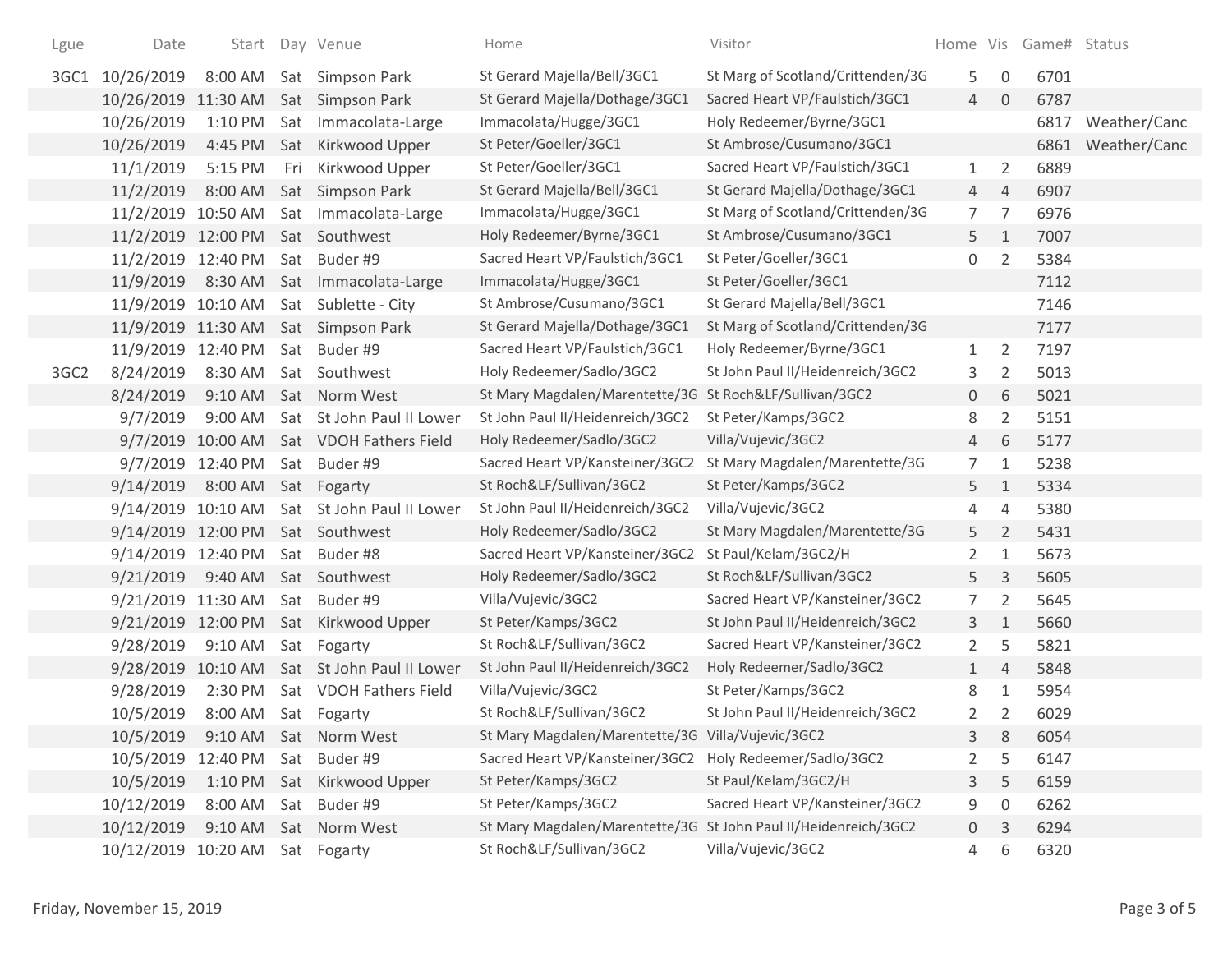| Lgue             | Date                |           | Start Day Venue                                   | Home                                                               | Visitor                              |                       |                | Home Vis Game# Status |                   |
|------------------|---------------------|-----------|---------------------------------------------------|--------------------------------------------------------------------|--------------------------------------|-----------------------|----------------|-----------------------|-------------------|
| 3GC <sub>2</sub> | 10/18/2019          | 7:35 PM   | Fri Kirkwood Upper                                | St Peter/Kamps/3GC2                                                | St Mary Magdalen/Marentette/3G       | $2^{\circ}$           | 5              | 6474                  |                   |
|                  | 10/19/2019          | 9:10 AM   | Sat Simpson Park                                  | St Paul/Kelam/3GC2/H                                               | St Roch&LF/Sullivan/3GC2             | $\mathbf{2}^{\prime}$ | 3              | 6511                  |                   |
|                  | 10/19/2019          | 10:20 AM  | Sat Norm West                                     | St Mary Magdalen/Marentette/3G St Peter/Kamps/3GC2                 |                                      | $\overline{4}$        | $\overline{0}$ | 6539                  |                   |
|                  | 10/26/2019          | 8:00 AM   | Sat Buder #9                                      | St Paul/Kelam/3GC2/H                                               | Sacred Heart VP/Kansteiner/3GC2      | $\mathbf{1}$          | 5              | 6696                  |                   |
|                  | 10/26/2019          | 10:10 AM  | Sat St John Paul II Lower                         | St John Paul II/Heidenreich/3GC2                                   | St Roch&LF/Sullivan/3GC2             |                       |                |                       | 6753 Weather/Canc |
|                  | 10/26/2019 11:00 AM |           | Sat VDOH Fathers Field                            | Villa/Vujevic/3GC2                                                 | St Mary Magdalen/Marentette/3G       |                       |                | 6777                  | Weather/Canc      |
|                  | 10/26/2019          | 4:00 PM   | Sat Chaminade                                     | St Peter/Kamps/3GC2                                                | Holy Redeemer/Sadlo/3GC2             | 3                     | 3              | 6864                  |                   |
|                  | 11/2/2019           | 8:00 AM   | Sat Buder #9                                      | Sacred Heart VP/Kansteiner/3GC2                                    | St Roch&LF/Sullivan/3GC2             | $\overline{2}$        | $\overline{2}$ | 6901                  |                   |
|                  | 11/2/2019           | 9:00 AM   | Sat Sublette - City                               | St John Paul II/Heidenreich/3GC2                                   | St Paul/Kelam/3GC2/H                 | $\mathbf{2}$          | $\overline{0}$ |                       | 6925 Pending      |
|                  | 11/2/2019           | 10:00 AM  | Sat VDOH Fathers Field                            | Villa/Vujevic/3GC2                                                 | Holy Redeemer/Sadlo/3GC2             | 6                     | 3              | 6956                  |                   |
|                  | 11/3/2019           |           | 2:10 PM Sun Norm West                             | St Mary Magdalen/Marentette/3G Holy Redeemer/Sadlo/3GC2            |                                      |                       |                | 7079                  |                   |
|                  | 11/9/2019           | $9:10$ AM | Sat Fogarty                                       | St Roch&LF/Sullivan/3GC2                                           | St Mary Magdalen/Marentette/3G       | 5                     | 6              | 7125                  |                   |
|                  | 11/9/2019           | $9:10$ AM | Sat St Elizabeth #1                               | St John Paul II/Heidenreich/3GC2                                   | Sacred Heart VP/Kansteiner/3GC2      |                       |                | 7119                  |                   |
|                  | 11/9/2019           | 12:00 PM  | Sat Southwest                                     | Holy Redeemer/Sadlo/3GC2                                           | St Peter/Kamps/3GC2                  |                       |                | 7188                  |                   |
|                  | 11/9/2019 12:40 PM  |           | Sat Simpson Park                                  | St Paul/Kelam/3GC2/H                                               | Villa/Vujevic/3GC2                   |                       |                | 7199                  |                   |
|                  | 11/10/2019          |           | 2:20 PM Sun Odenwald #1                           | Villa/Vujevic/3GC2                                                 | Sacred Heart VP/Kansteiner/3GC2      |                       |                | 7293                  |                   |
| 3GD              | 8/24/2019           | 8:00 AM   | Sat Norm West                                     | Ste Genevieve/Swieca/3GD                                           | Christ Comm Luth/Nuttmann/3GD        |                       |                |                       | 5008 Vis Forfeit  |
|                  | 9/7/2019            | 9:40 AM   | Sat Southwest                                     | Holy Redeemer/Kilbride/3GD                                         | St Peter/Walbert/3GD                 | 4                     | 5              | 5171                  |                   |
|                  | 9/7/2019            | 12:00 PM  | Sat Visitation Upper                              | Annunciation/Rushing/3GD                                           | Visitation/Lescher/3GD               | 4                     | 0              | 5228                  |                   |
|                  | 9/7/2019            | 4:00 PM   | Sat St Luke #1 (Rich Hghts) St Peter/Bielicki/3GD |                                                                    | Our Lady of Lourdes/Palumbo/3G       | 3                     | $\mathbf 0$    | 5284                  |                   |
|                  | 9/8/2019            |           | 3:20 PM Sun Norm West                             | Christ Comm Luth/Nuttmann/3GD                                      | Ste Genevieve/Swieca/3GD             |                       |                |                       | 5313 Weather/Canc |
|                  | 9/14/2019 10:20 AM  |           | Sat Buder #9                                      | St Cecilia/Sieve/3GD                                               | Annunciation/Rushing/3GD             |                       | 1 12           | 7290                  |                   |
|                  | 9/14/2019           | 10:50 AM  | Sat Southwest                                     | Holy Redeemer/Kilbride/3GD                                         | Visitation/Lescher/3GD               | 3                     | 5              | 5405                  |                   |
|                  | 9/14/2019           | 2:30 PM   | Sat Chaminade                                     | St Peter/Walbert/3GD                                               | Our Lady of the Pillar/R. Rohlfing/3 | $\mathbf{1}$          | 4              | 5482                  |                   |
|                  | 9/14/2019           | 4:00 PM   |                                                   | Sat St Luke #1 (Rich Hghts) Our Lady of Lourdes/Palumbo/3G         | Ste Genevieve/Swieca/3GD             | $\mathbf{1}$          | 2              | 5501                  |                   |
|                  | 9/21/2019           | 9:10 AM   | Sat Ste Genevieve Large                           | Ste Genevieve/Swieca/3GD                                           | St Cecilia/Sieve/3GD                 | 5                     | 3              | 5595                  |                   |
|                  | 9/21/2019           | 10:45 AM  | Sat Visitation Upper                              | Visitation/Lescher/3GD                                             | Christ Comm Luth/Nuttmann/3GD        | 4                     | 5              | 5635                  |                   |
|                  | 9/21/2019           | 1:10 PM   | Sat Kirkwood Upper                                | St Peter/Bielicki/3GD                                              | St Peter/Walbert/3GD                 | 2                     | 4              | 5686                  |                   |
|                  | 9/21/2019           |           | 2:00 PM Sat Odenwald #1                           | Annunciation/Rushing/3GD                                           | Holy Redeemer/Kilbride/3GD           | 4                     | $\mathbf{0}$   | 5704                  |                   |
|                  | 9/21/2019           |           |                                                   | 5:10 PM Sat St Luke #1 (Rich Hghts) Our Lady of Lourdes/Palumbo/3G | Our Lady of the Pillar/R. Rohlfing/3 |                       | 3              | 5728                  |                   |
|                  | 9/27/2019           | 5:15 PM   | Fri Kirkwood Upper                                | St Peter/Walbert/3GD                                               | Ste Genevieve/Swieca/3GD             | $\mathbf{2}$          | 1              | 5771                  |                   |
|                  | 9/28/2019           | 10:50 AM  | Sat Immacolata-Large                              | Our Lady of the Pillar/R. Rohlfing/3 Annunciation/Rushing/3GD      |                                      | 3                     | 3              | 5873                  |                   |
|                  | 9/28/2019           | 6:00 PM   | Sat Kirkwood Upper                                | St Peter/Bielicki/3GD                                              | St Cecilia/Sieve/3GD                 | 10                    | 0              | 5976                  |                   |
|                  | 10/5/2019           | 8:00 AM   | Sat Chaminade                                     | Our Lady of the Pillar/R. Rohlfing/3 St Cecilia/Sieve/3GD          |                                      | 9                     | 0              | 6027                  |                   |
|                  | 10/5/2019           | 9:10 AM   | Sat Ste Genevieve Large                           | Ste Genevieve/Swieca/3GD                                           | Annunciation/Rushing/3GD             | $\mathbf{1}$          | 4              | 6060                  |                   |